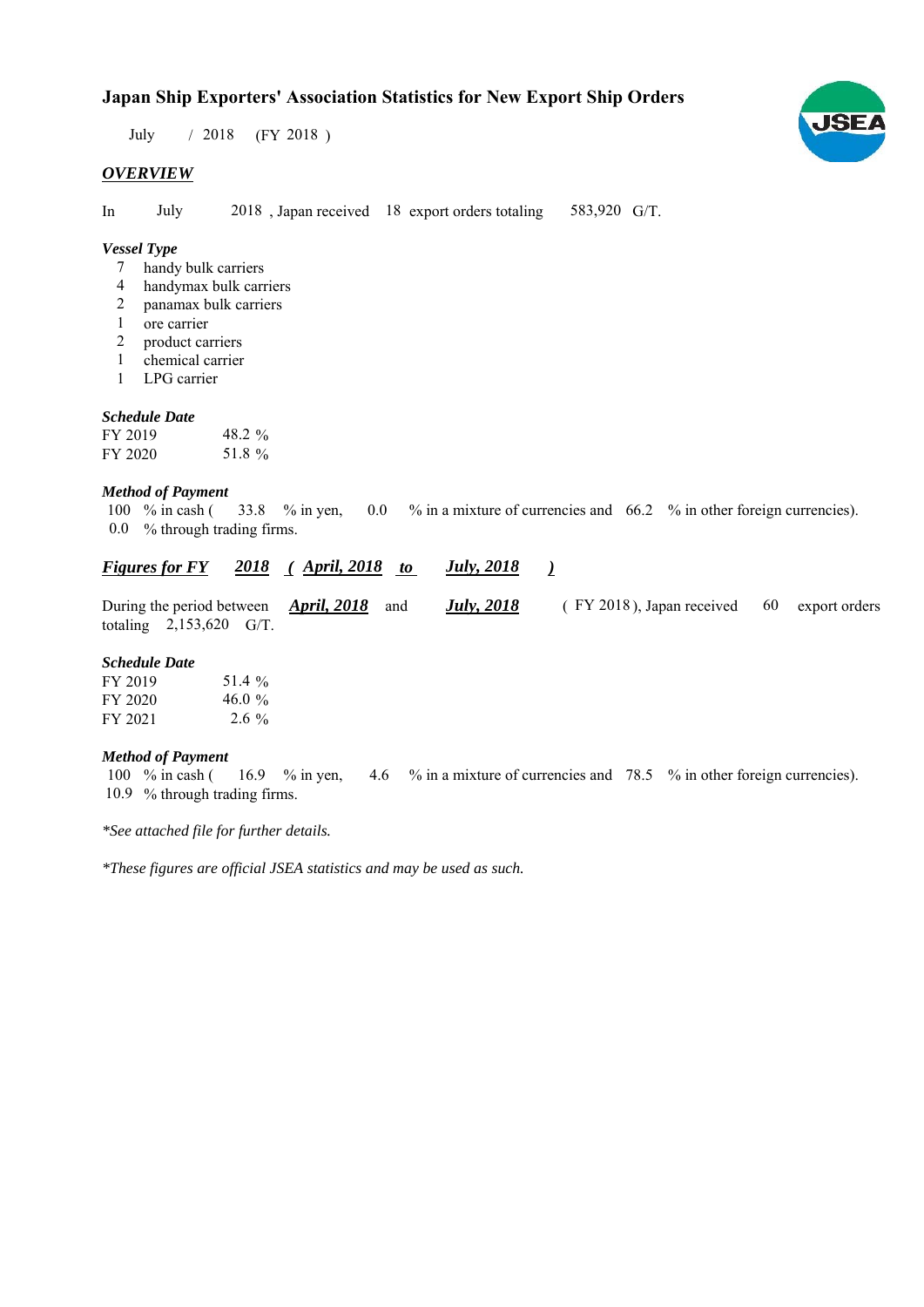### New Export Orders Placed in July 2018 (FY 2018) Based on Fiscal Year

JSEA (August 2018)<br>Jan 18 to July 18 No. G/T No. G/T No. G/T No. G/T No. G/T No. G/T No. G/T No. G/T General Cargos ( 10 1,229,399 3 447,400 0 0 1 5,700 2 13,400 0 0 3 19,100 6 466,500 Bulk Carriers 183 7,231,284 29 1,056,900 9 308,100 11 494,700 11 454,800 14 458,700 45 1,716,300 96 3,817,064 Tankers 17 1,496,550 0 0 3 225,200 0 0 5 67,800 4 125,220 12 418,220 14 735,720 Combined Carriers 0 0 0 0 0 0 0 0 0 0 0 0 0 0 0 0 Others | 0 | 0 || 0 || 0 || 0 || 0 || 0 || 0 || 0 || 0 || 0 | Total 210 9,957,233 32 1,504,300 12 533,300 12 500,400 18 536,000 18 583,920 60 2,153,620 116 5,019,284 FY 2017/FY2016 (%) \* 207.8 97.7 62.9 153.5 53.1 53.1 58.9 67.8 \*\* 90.6 In CGT 4,343,301 685,468 227,034 224,090 295,153 299,396 1,045,673 2,263,638 Description Apr 17 to Mar 18 | March 2018 | April 2018 | May 2018 June 2018 July 2018 Apr 18 to July 18

*Figures for shipbuilding orders of 500 G/T and over for export as steel vessels placed with JSEA members are covered.*

\*FY 2017/FY2016

\*\*Calendar Year 2018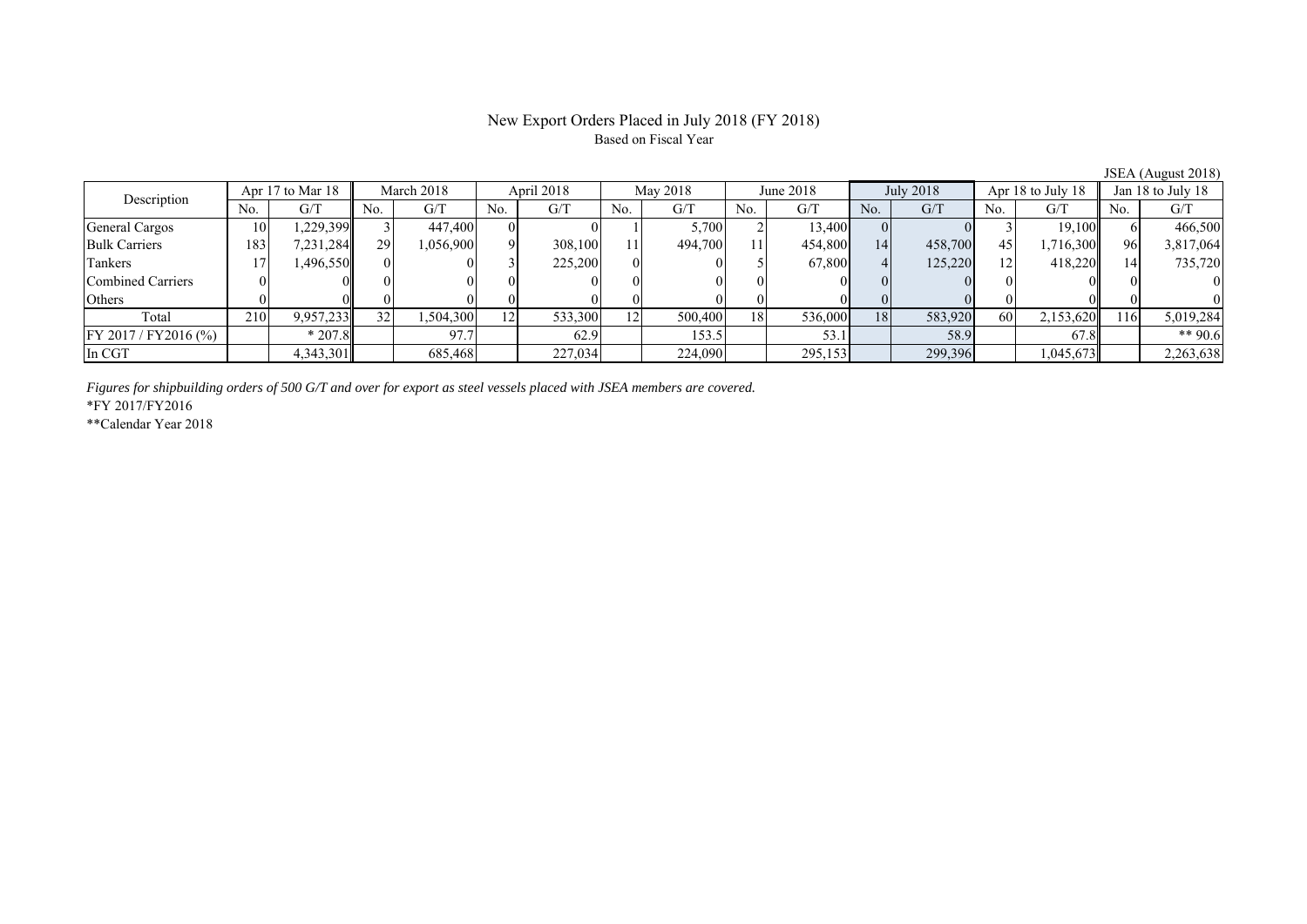## Export Ships Delivered in July 2018 (FY 2018) Based on Fiscal Year

| $JULL$ $I$ $ILL$ $ILL$  |     |                  |     |            |     |            |                 |          |     |           |     |           |     |                   |     |                   |  |
|-------------------------|-----|------------------|-----|------------|-----|------------|-----------------|----------|-----|-----------|-----|-----------|-----|-------------------|-----|-------------------|--|
| Description             |     | Apr 17 to Mar 18 |     | March 2018 |     | April 2018 |                 | May 2018 |     | June 2018 |     | July 2018 |     | Apr 18 to July 18 |     | Jan 18 to July 18 |  |
|                         | No. | G/T              | No. | G/T        | No. | G/T        | No.             | G/T      | No. | G/T       | No. | G/T       | No. | G/T               | No. | G/T               |  |
| General Cargos          | 20  | 2,005,260        |     | 300,166    |     |            |                 | 95.042   |     | 217.612   |     | 70.497    |     | 383,151           |     | 971,568           |  |
| <b>Bulk Carriers</b>    | 142 | 5,285,025        |     | 412,096    | 13  | 497,880    |                 | 312.967  |     | 515,153   |     | 192,769   | 39  | 1,518,769         |     | 2,940,965         |  |
| Tankers                 | 38  | 2,664,170        |     | 363,609    |     | 420,511    |                 | 179,389  |     | 453,425   | 4   | 101,021   | 19  | 1,154,346         |     | 2,103,309         |  |
| Combined Carriers       |     |                  |     |            |     |            |                 |          |     |           |     |           |     |                   |     |                   |  |
| Others                  |     | 125,572          |     |            |     |            |                 |          |     |           |     |           |     |                   |     |                   |  |
| Total                   | 201 | 10,080,027       | 19  | 1,075,871  |     | 918,391    | 17 <sub>1</sub> | 587,398  | 18  | .186,190  | 11  | 364,287   | 63  | 3,056,266         | 121 | 6,015,842         |  |
| $FY 2017 / FY 2016$ (%) |     | $*92.7$          |     | 84.6       |     | 103.2      |                 | 63.1     |     | 114.6     |     | 34.3      |     | 78.0              |     | ** 76.2           |  |
| In CGT                  |     | 4,747,553        |     | 565,696    |     | 424,884    |                 | 311,686  |     | 581,137   |     | 193,444   |     | 1,511,151         |     | 2,972,275         |  |

*Deliveries of new shipbuilding orders of 500 G/T and over for export as steel vessels placed with JSEA members are covered.*

\*FY 2017/FY2016

\*\*Calendar Year 2018

JSEA (August 2018)